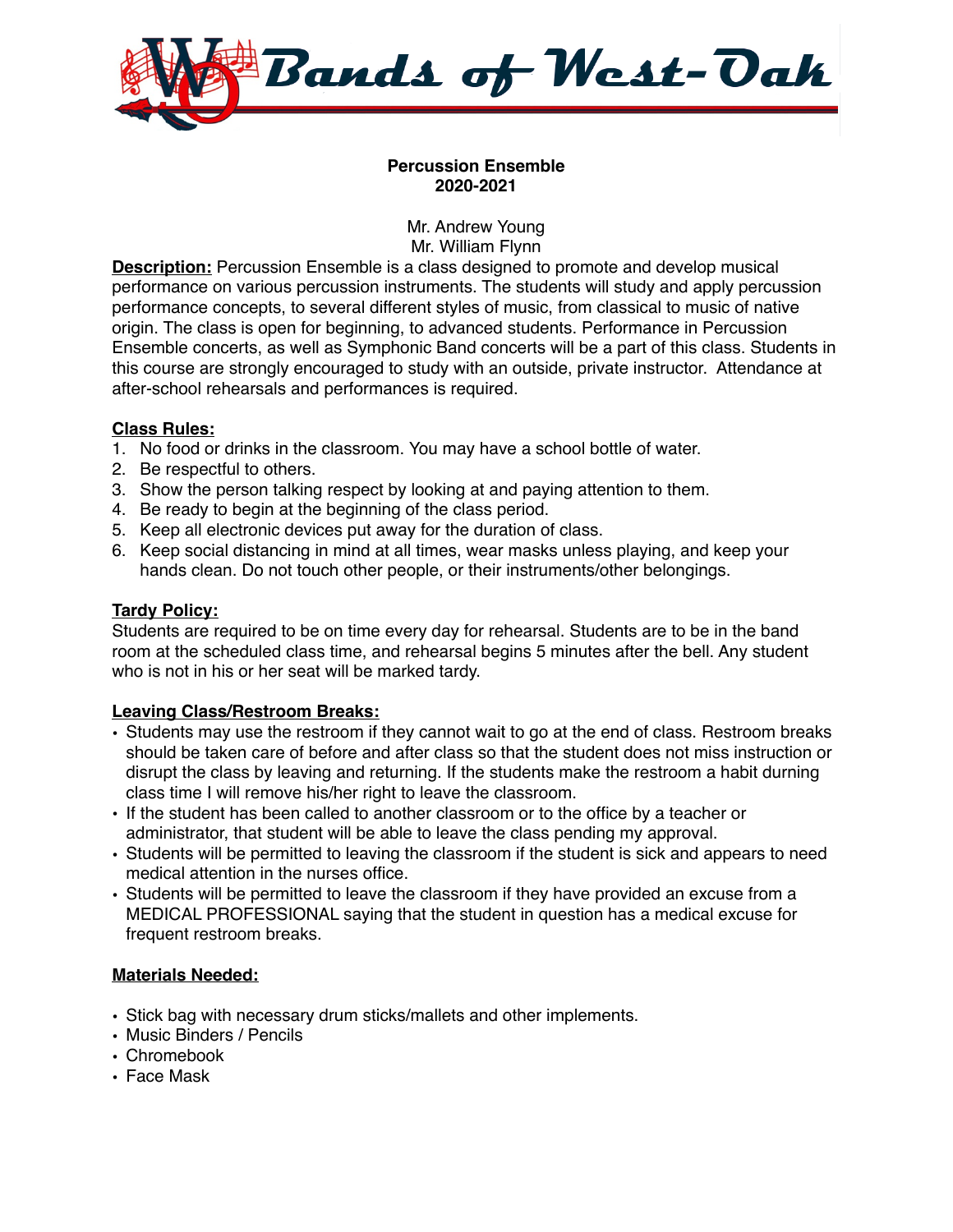### **Grades:**

- Grading Scale:
	- $90-100$   $-- A$  $80-89$   $-- -B$  $70-79$   $-- -C$  $60-69$   $-- -D$  $0-59$   $---F$

Grades will be calculated with the following criteria:

Major Grade———60%

Minor Grade———40%

## **Grading:**

- *Class Participation (Major)* and performances are the most important part of percussion class. All students must come prepared with the materials necessary to perform each day in my classroom. Lack of materials in band class will result in the lowering of the student's participation grade.
- *Playing Tests/Pass-offs (Major)* Will consist of groupings of the major and minor scales for your instrument, technique exercises, musical excerpts from music. Pass-offs will determine your participation in festivals, contests, and band performing trips.
- *• Playing Quizzes (Minor)* Will consist of one major or minor scale, smaller musical excerpts, terms, a technique exercise.
- Written Quizzes *(Minor)* Terms quizzes, short answer responses etc.
- Notebook Checks: *(Minor)* Students will need 3-ring binders for music and handouts
- *Performances* are mandatory for all students in the band and make up for over 60% of your final grade.
- *Final Exam (Major)*

**\*\* Students who are enrolled in this class will also be expected to attend all after school rehearsals/ sectionals/ masterclasses/ and clinics that may be scheduled to prepare for concerts and Concert Performance Assessment. Scheduled after school rehearsals can be found on [www.bandsofwestoak.com](http://www.bandsofwestoak.com) under events and more information.** 

## **Requirements for Ensemble Participation**

- Students who are a part of the band program are expected to attend all of the scheduled rehearsals and performances for the entirety of the concert season.
- Students who participate in other school related activities must speak with me far in advance if any practices conflict with the scheduled rehearsals required for band.

# **Excused and Unexcused Absences from after school rehearsals**

- **Excused** absences include illness (absence from school with a doctor's note), death in the family, religious events and major anniversaries.
- **Unexcused** absences are absences that have not been communicated to, and approved by Mr. Young.
- **Absence Request Form:** In order to be approved, students must turn in a form (located in the google classroom and on the band website [www.bandsofwestoak.com\)](http://www.bandsofwestoak.com) 48 hours prior to the scheduled rehearsal time. Recorded requests will be evaluated and approved or denied by Mr. Young. If denied, the absence will become unexcused.